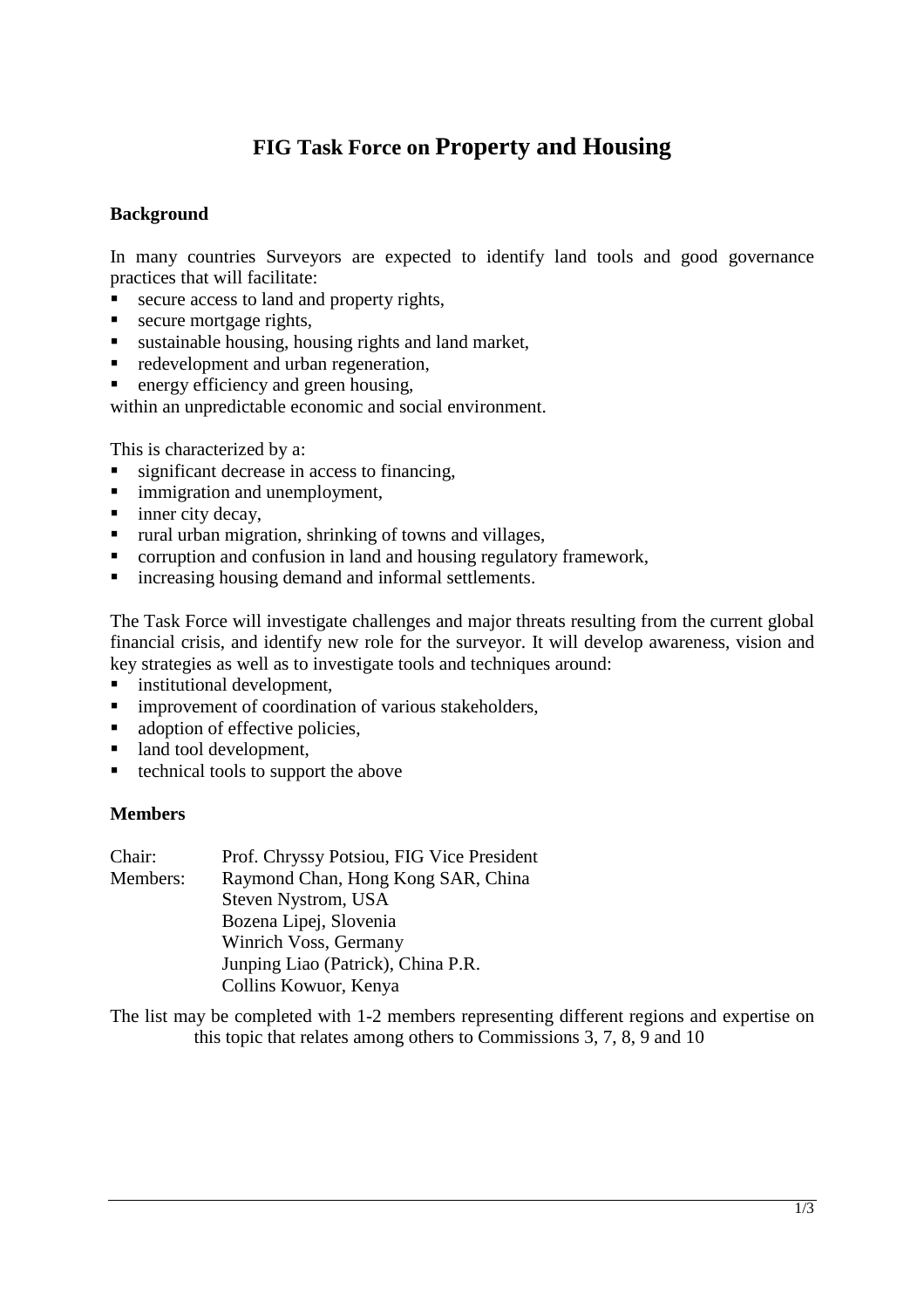## **Output**

- 1. Joint FIG/UN ECE WPLA peer reviewed publication on: "*Informal Development. Challenges and Solutions from South-East Europe*". Ready to be published.
- 2. Contribution of the TF members to a peer reviewed book on: "*The Housing Markets of Southern Europe Facing the Crisis*". To be published soon.
- 3. FIG publication on: "*Property and Housing. Planning for Affordable Housing: A New Role for the Land Surveyor*". To be finalized by the end of 2014.

## **Progress Report (by June 2014)**

- a. Task Force members have scheduled brief Workshops (focused Technical Sessions and meetings) during the FIG Working Weeks in Rome 2012, in Abuja 2013, in Kuala Lumpur 2014, and the Regional Conference in Montevideo). In addition, a joint FIG TF meeting with FIG Com3 was held in Athens 2012 and a second one was held in Skopje 2013. A TF meeting was also held in Istanbul during the INTERGEOEURASIA Conference were TF members presented focused papers on housing aspects. In general, invited speakers have provided information on relevant topics, such as country profiles on *housing policies*, *housing markets* and *the challenge of informal housing*, in all the above mentioned conferences and meetings. A final TF meeting will be scheduled during the Kuala Lumpur Conference in order to finalize the content of the coming FIG publication on "*Property and Housing. Planning for Affordable Housing: A New Role for the Land Surveyor*".
- b. Countries in the greater ECE region are long working on Property and Housing aspects. Many have established denationalization, privatization, property restitution and property registration projects but at the same time most of them face the problem of informal housing due to a number of reasons that have been identified through a previous joint FIG / UN ECE Conference in 2007 in Greece; the output of that Conference has encouraged many of these countries to run legalization projects. Currently, there was a strong request expressed by the ECE member states that a follow up Conference should be organized to monitor the progress and to identify the remaining or new weaknesses, especially in the field of planning for affordable housing. During the UN ECE WPLA General Assembly in Geneva in June 2011 FIG TF chair (and members) and UN ECE WPLA bureau have agreed to organize a focused joint Conference on the topic: "Informal Development, Property and Housing: Legalization and Progress", on the  $10 - 14$  December 2012. The Workshop was hosted by the Technical Chamber of Greece, Syntagma Square, Athens, Greece. FIG member Associations and distinguished delegates, members of the United Nations Economic Commission for Europe and its member states, the World Bank and other key stakeholders participated in this Conference hosted by FIG and the UN ECE WPLA. This Conference was of multiple value and interest, especially for the Balkan countries and Cyprus, who have presented their legalization projects. In addition,